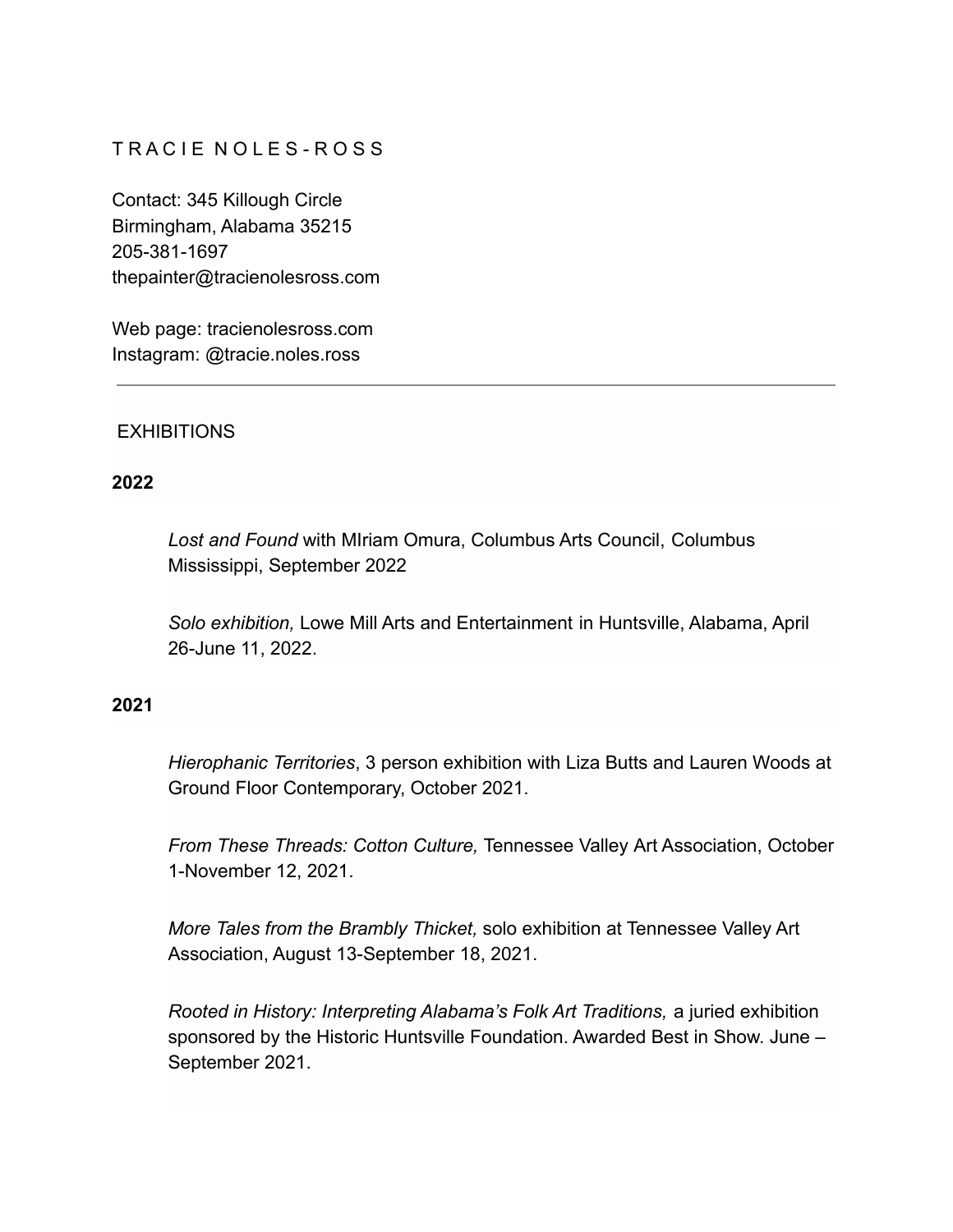*Emergence,* a juried exhibition at Tennessee Valley Art Association, jurors Stacey Holloway, Darius Hill, and Wayne Sides. June 1- July 2, 2021.

*Intersections,* gallery collective exhibition curated by Jason Tanner Young at Ground Floor Contemporary in Birmingham, Alabama, May 2021.

*Solo exhibition: Tales from the Brambly Thicket,* Gadsden Museum of Art in Gadsden, Alabama. April/May 2021.

*Layers and Crucibles* with Leah Karol and Chiharu Roach at Ground Floor Contemporary in Birmingham, Alabama, March 2021.

*Shelby County Arts Council Adult Juried Art Exhibition* at Shelby County Arts Council, Columbiana, Alabama January-March 2021. Juror: Nelson Grice. Awarded Best in 3D.

## 2020

*Alabama Sampler* at the Aaron Sanders Head studio in Greensboro, Alabama. November 7, 2020-January 2, 2021.

*Hope/Revolution* Stay at Home Gallery and Residency in Paris, Tennessee. Juror: Lauren Harris. October 2020-January 2021.

*80/20* Juried exhibition at Lowe Mill Arts and Entertainment in Huntsville, Alabama. September 30 – November 14, 2020.

*Solo exhibition: Beyond the Brambly Thicket,* Lowe Mill Arts and Entertainment in Huntsville, Alabama (postponed).

*Gaia Theory Query* curated by Celeste Amparo Pfau, Haco NYC, Brooklyn, New York. March 2020 (postponed due to Covid-19 closures).

*ALWCA Member Showcase 2020*, UAH Union Grove Gallery, Huntsville, Alabama. March 2020.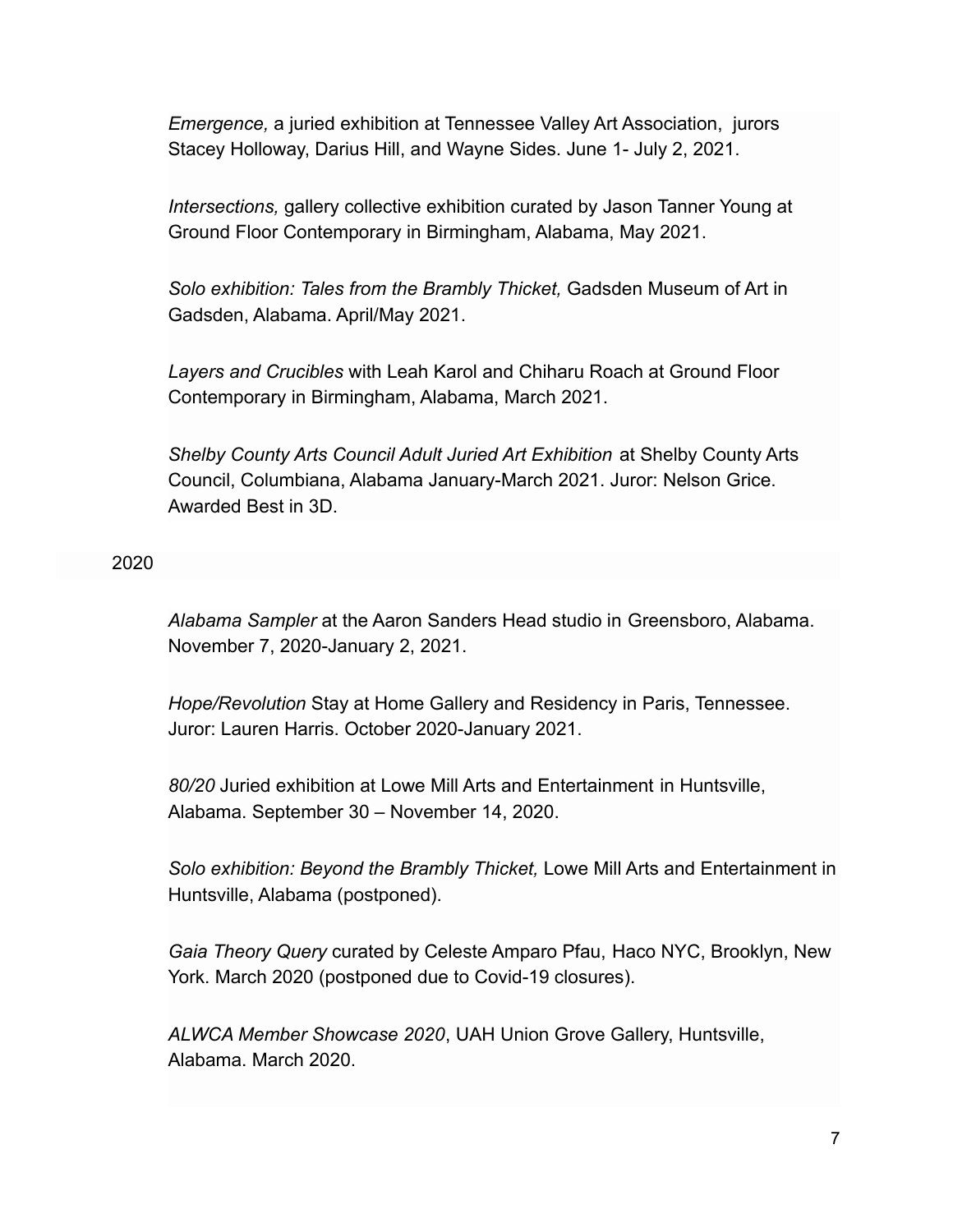*18th Annual Roots and Wings* at Arts Revive Gallery in Selma Alabama. Juror: Paul Barret. Spring 2020.

*Small Works* Juried exhibition at A Smith Gallery Photographic Arts, Johnson City, Texas. Juror: Kevin Tully. January 10- March 8, 2020.

*The 19th Amendment at 100: Women's Voices Then and Now* Juried exhibition at Swords into Plowshares Peace Center & Gallery, Detroit, Michigan. January 24-February 29, 2020

*Shelby County Arts Council Adult Juried Art Show* at the Shelby County Arts Council, Columbiana, Alabama. Winner of Executive Directors Choice award. January 23rd, 2020-March 6th, 2020

*54th Annual National Drawing and Small Sculpture Show* Del Mar College, Corpus Christi, TX. Juror: Katherine Liontas-Warren, Professor of Art at Cameron University. Winner of Honorable Mention award. February 21-May 8, 2020.

## 2019

Solo exhibition: *Madwoman and the Woods* at Paperworkers Local in Birmingham, Alabama.

*A Sense of Place Juried Exhibition* Gertrude Herbert Institute of Art in Augusta, Georgia. Juror: Anne Marchand. Winner of Honorable Mention award. September 2019.

*MINT Summer Invitational at the MET,* Curator Jessica Helfrecht*,* MINT Gallery, Atlanta Georgia.

*Unbound: A Juried Member Exhibition with Alabama Women's Caucus for Art* at Lowe Mill ARTS and Entertainment*. Juror: Maria Spies,* director of the ceramic arts program at the Eastern Shore Art Center in Fairhope, Alabama.

*Connections* curated by Ty Smith of Department of Art & Art History at the University of Alabama at Birmingham at Ground Floor Contemporary Gallery, Birmingham, Alabama.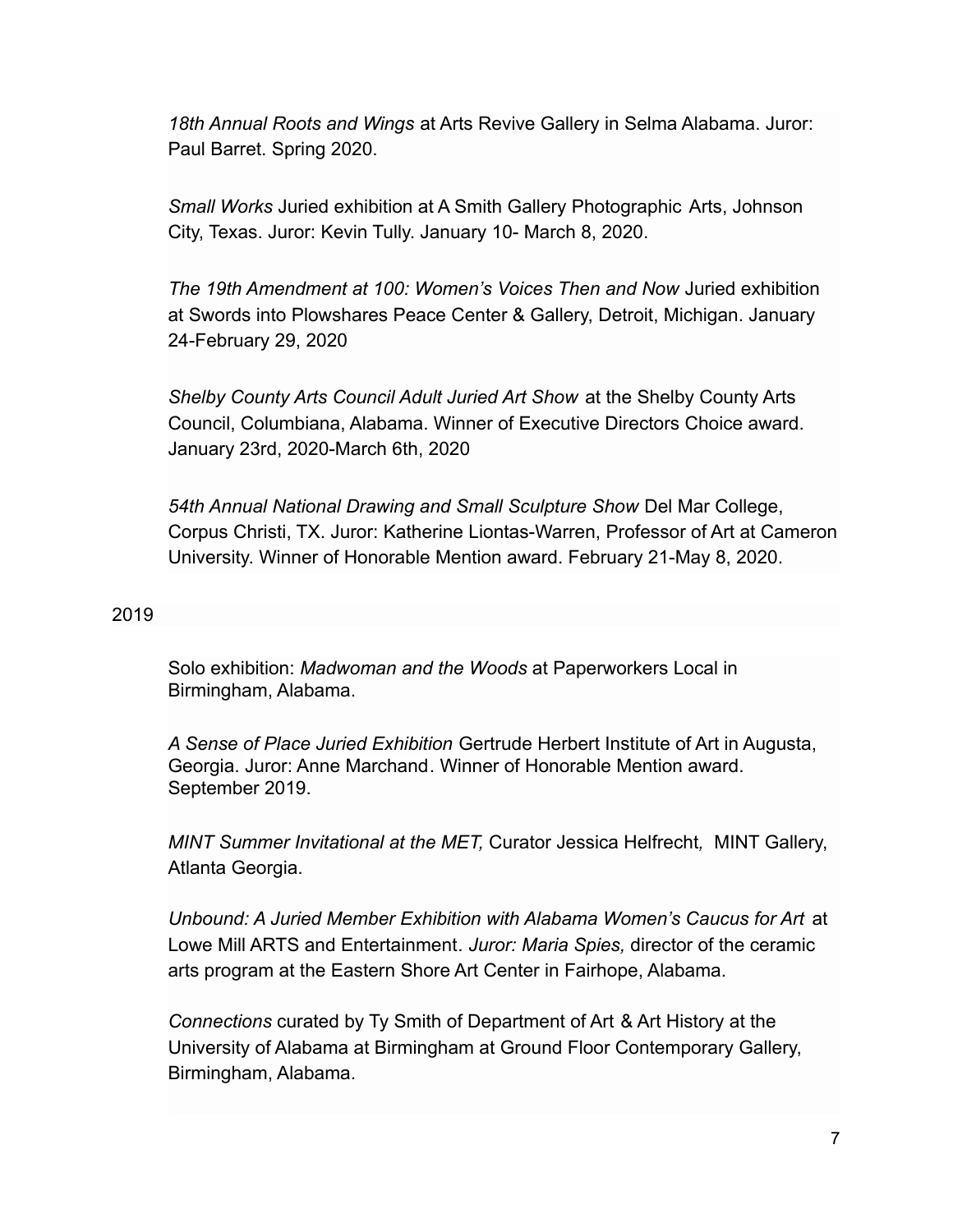*Building Bridges: Mentors in the Arts 2010-Present*, curated by Julie Watters at Gallery Vox, Pinson, Alabama.

# 2018

*Exhibition 21*, Ground Floor Contemporary Gallery, Birmingham, Alabama.

*Making Room: Stories about Ghosts*, Ground Floor Contemporary Gallery, Birmingham, Alabama with Ashley Wingo and Emily Rice.

*Poustinia*, a permanent site specific art installation at The Red Mountain Community School in Birmingham, Alabama.

*Water of Alabama*, PaperWorkers Local's second annual juried exhibition, Birmingham, Alabama. Juror: Graham C. Boettcher, PhD, the R. Hugh Daniel Director of the Birmingham Museum of Art. First place winner.

*B18: Wiregrass Biennial*, Wiregrass Museum of Art, Dothan, Alabama Jurors: Elizabet Elliott, Curator of Programs at the Mobile Museum of Art, and Jackie Clay, Director of the Coleman Center for the Arts in York, Alabama.

*Night Festival*, Ruffner Mountain Nature Preserve, Birmingham, Alabama.

*A Look at Us: a juried exhibition*, Juror: Sara Garden Armstrong, Daisie Hoitsma and Miriam Omura, Ground Floor Contemporary Gallery in Birmingham, Alabama.

# 2017

*Ink Only*, Juror: Katie Baldwin, art professor at the University of Alabama in Huntsville, UAB Project Space hosted by Paperworkers Local, Birmingham, Alabama

*Night Festival: A Nocturnal Celebration of the Natural World*, Ruffner Mountain Nature Preserve. Curator Jon Wooley.

*Prelude Calavera* Invitational, Naked Art Gallery, Birmingham, Alabama.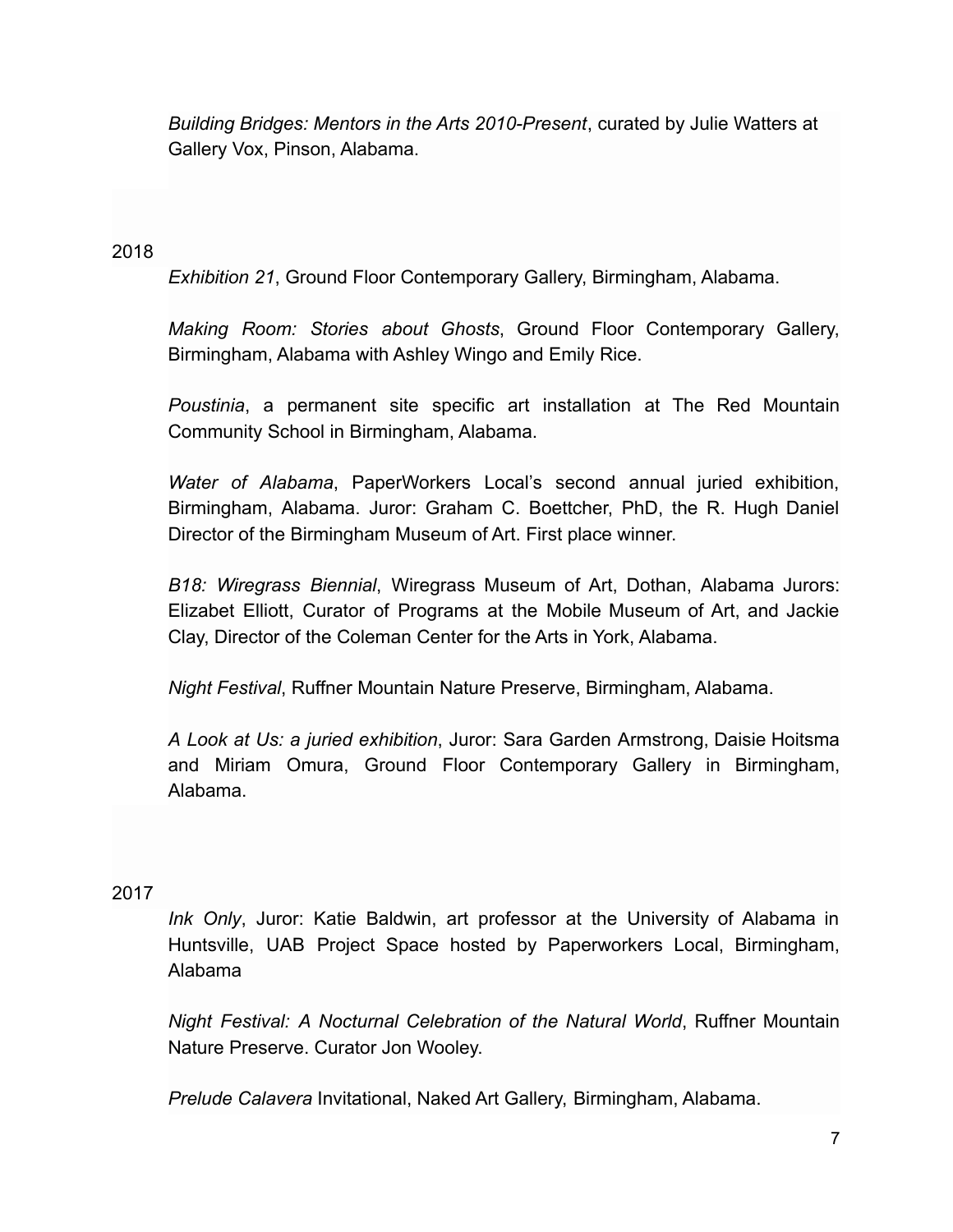## 2016

Solo exhibition: *Vespertine*, Naked Art Gallery, Birmingham, Alabama. Prelude Calavera Invitational, Naked Art Gallery, Birmingham, Alabama.

Solo installation: *Haiku Islands*, Naked Art Gallery, Birmingham, Alabama. Winner of Silvertron award.

# 2013

Solo exhibition: *The Brambly Thicket*, Bridgestreet Gallery, Birmingham, Alabama.

*From Black and White to a World of Color* at the Alabama Power Archives Museum. Curator: Dan Bynum.

## 2012

*Reflections of Food in Alabama Art*, Art Folk Gallery, Birmingham, Alabama. Curator: John Lytle Wilson.

## 2011

*Alabama Signatures: Contemporary Expressions*, Alabama Artists Gallery at the Alabama State Council on the Arts in Montgomery. Curator: Georgine Clarke.

*Farewells and Introductions*, New Orleans, Louisiana. Curator: John Fields. Prospect 1.5.

*The Milkweed Project*, a collaborative installation. The Eclipse Gallery, Algoma, WI. Project Architect: Shan Bryan-Hanson.

# 2010

*Traveling exhibition Heads Up Alabama*, a public art project of the Alabama Psychological Association Foundation. "Back to Nature" sculpture permanently installed at Lister Hill Library at the University of Alabama at Birmingham.

*Birmingham Biennial 3*. Juror: Dan Cameron of Contemporary Arts Center, New Orleans and creator of Project 1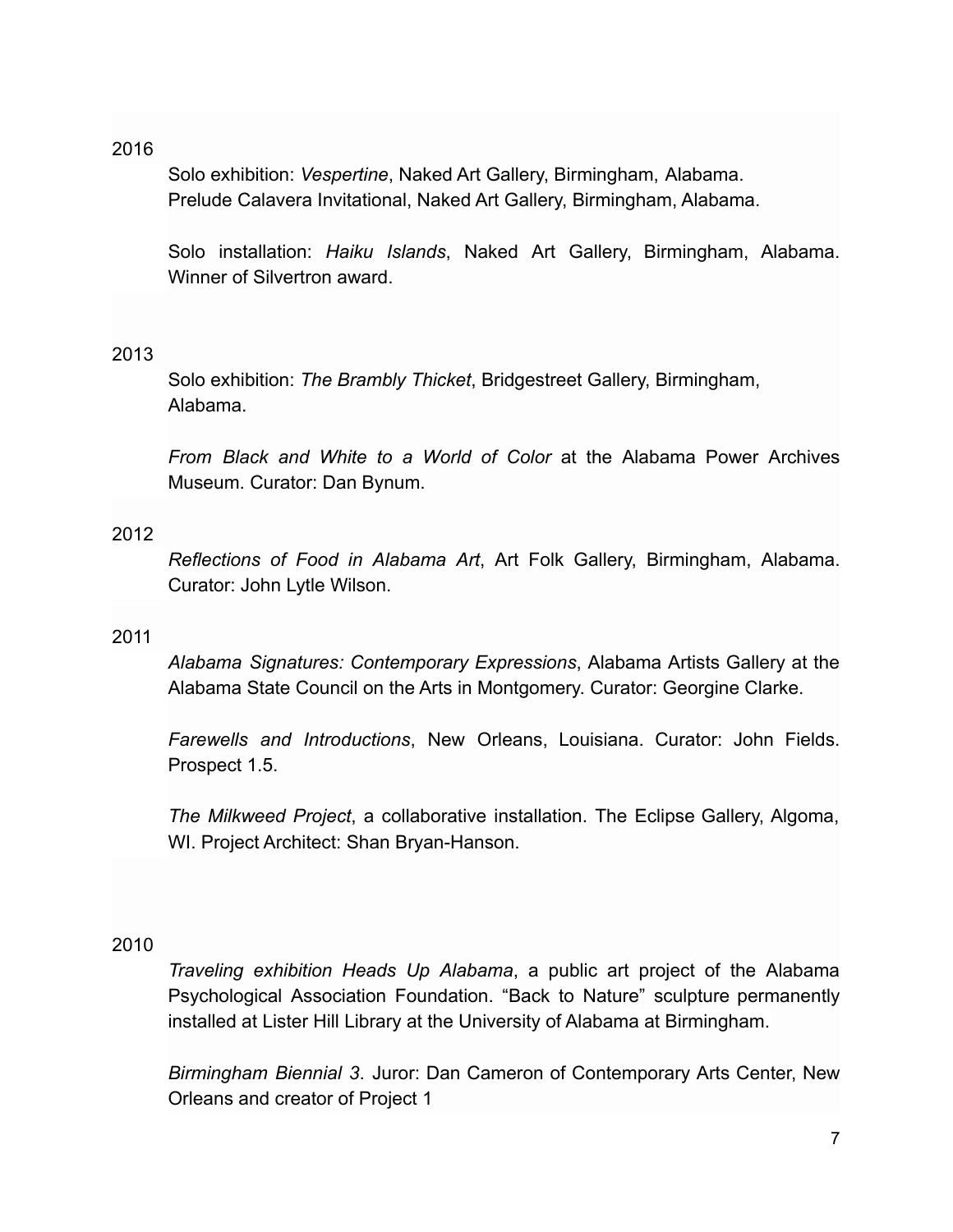#### 2016-2010

*Dia de las Muertos*, Bare Hands Gallery, Birmingham, Alabama

#### 2009

Solo exhibition: *Honey in My Eye*, Bare Hands Gallery, Birmingham, Alabama.

#### 2006

*New Works by Tracie Noles-Ross and Wendi Flowers*, Bare Hands Gallery, Birmingham, Alabama.

### 2004

Solo exhibition: *Calliope's Moon*, Bare Hands Gallery, Birmingham, Alabama.

#### 2003

*Electra*, Alabama Power Juried Exhibition, Birmingham, Alabama.

#### 2002

*Allegory of the Senses*, Sensational New Works by Tracie Noles-Ross and Olsen Ross, Bare Hands Gallery, Birmingham.

*The Gift Project*, Plattsburgh, New York, Plattsburgh State University. Curator: Diane Fine.

*Dwelling*, invitational, Opelika Art Association, Opelika Alabama. Curator: Allyson **Comstock** 

### 2001

Solo exhibition: *Milk to Mud: The Recrudescence of Self*, The University of North Alabama, Florence, Alabama.

*Visual Conversations: Three Alabama Artists*, Alabama State Council on the Arts Alabama Artists Gallery, Montgomery, Alabama. Curated by Georgine Clarke.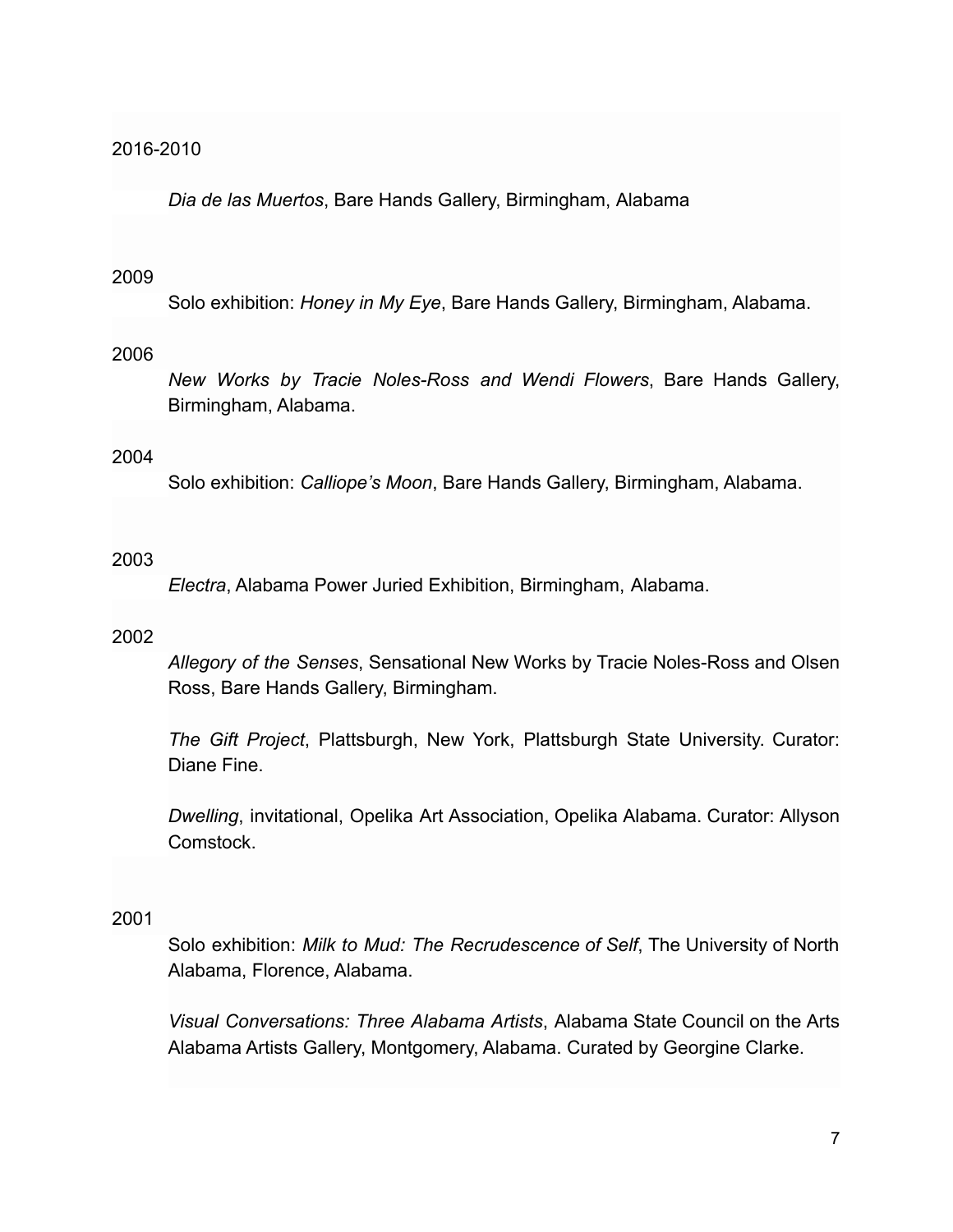*Letters Home* sculpture displayed in the Regiment of Columns in the Alabama Veterans Memorial. Honoring Alabama Veterans of the 20th Century.

*Breaking Up Winter*, Bare Hands Gallery, Birmingham, Alabama.

*Women of Taste*, Oakland Museum of Art, Oakland, California.

*Behind the Yellow Door* curated by Derek Cracco, 21st Street Studios Birmingham, Alabama.

*Art's Alive*, Kennedy-Douglass Center for the Arts, Florence, Alabama.

*Recycled Art*, Nonesuch Gallery, Huntsville, Alabama.

*Firsts: The Personal and The Historical*, an invitational exhibit sponsored by the UAB Women's Studies Department and hosted by Bare Hands Gallery, Birmingham, Alabama. Curator and exhibiting artist.

# 2000

Solo exhibition: *Heroines in Troubled Fields*, installation, Bare Hands Gallery, Birmingham, Alabama.

Art's Alive, Kennedy-Douglass Center for the Arts, Florence Alabama.

# 1999

Solo exhibition: *The Rock Beneath the Sand*, Bare Hands Gallery, Birmingham, Alabama.

# 1998

Solo exhibition: *La Architectura del Nido*, Bare Hands Gallery, Birmingham, Alabama.

*The Fourth Floor,* A collaborative painting with Olsen Ross at The Ferguson Art Gallery at The University of Alabama at Tuscaloosa.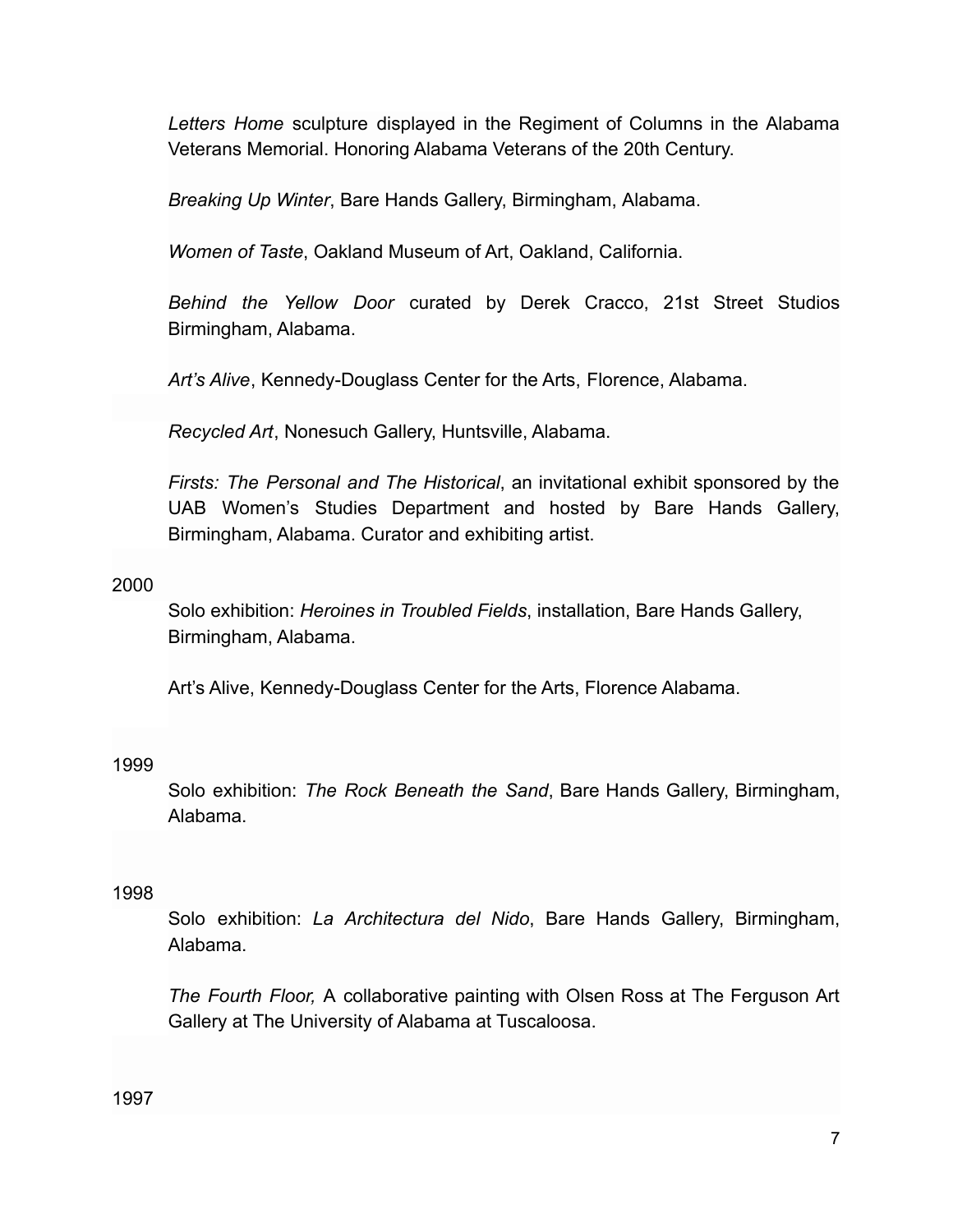*Shrines: The Sacred and Secular in Contemporary Southern Art*, Lenox Square, Atlanta,Georgia

*Triumvirate, A Collaborative Installation with Joe Ross and Arthur Price* at Bare Hands Gallery, Birmingham, Alabama.

#### 1996

Solo exhibition: *The Infamous and The Remarkable*, Bare Hands Gallery, Birmingham.

*Arts Alive*, The Kennedy Douglas Center for the Arts Juried Exhibition, Florence, Alabama. Juror: Georgine Clark.

#### 1995

*Ten Book Artists: One of a Kind Artists Books*, Maralyn Wilson Gallery Birmingham.

*Traveler's Feast*, The Dr. Pepper Complex. Birmingham. February-March.

*The Distance Between Two Hearts*, A Collaborative Installation with Marcia Bacon Connolly, The Birmingham Art Association.

*The Distance Between Two Hearts*, A Collaborative Installation with Marcia Bacon Connolly, The Ferguson Art Gallery at The University of Alabama.

Solo exhibition: *Ardor and Faith*, solo exhibition Artomotive, Birmingham.

### 1994

Solo exhibition: *Babies on the Moon*, Birmingham Art Association.

### 1993

*To Be… The Kentler International Drawing Space*, New York. Curated by Florence Neal.

*Somalia Benefit*, A group exhibition of 7 Birmingham artists for International relief, Miyagi Ken, Japan.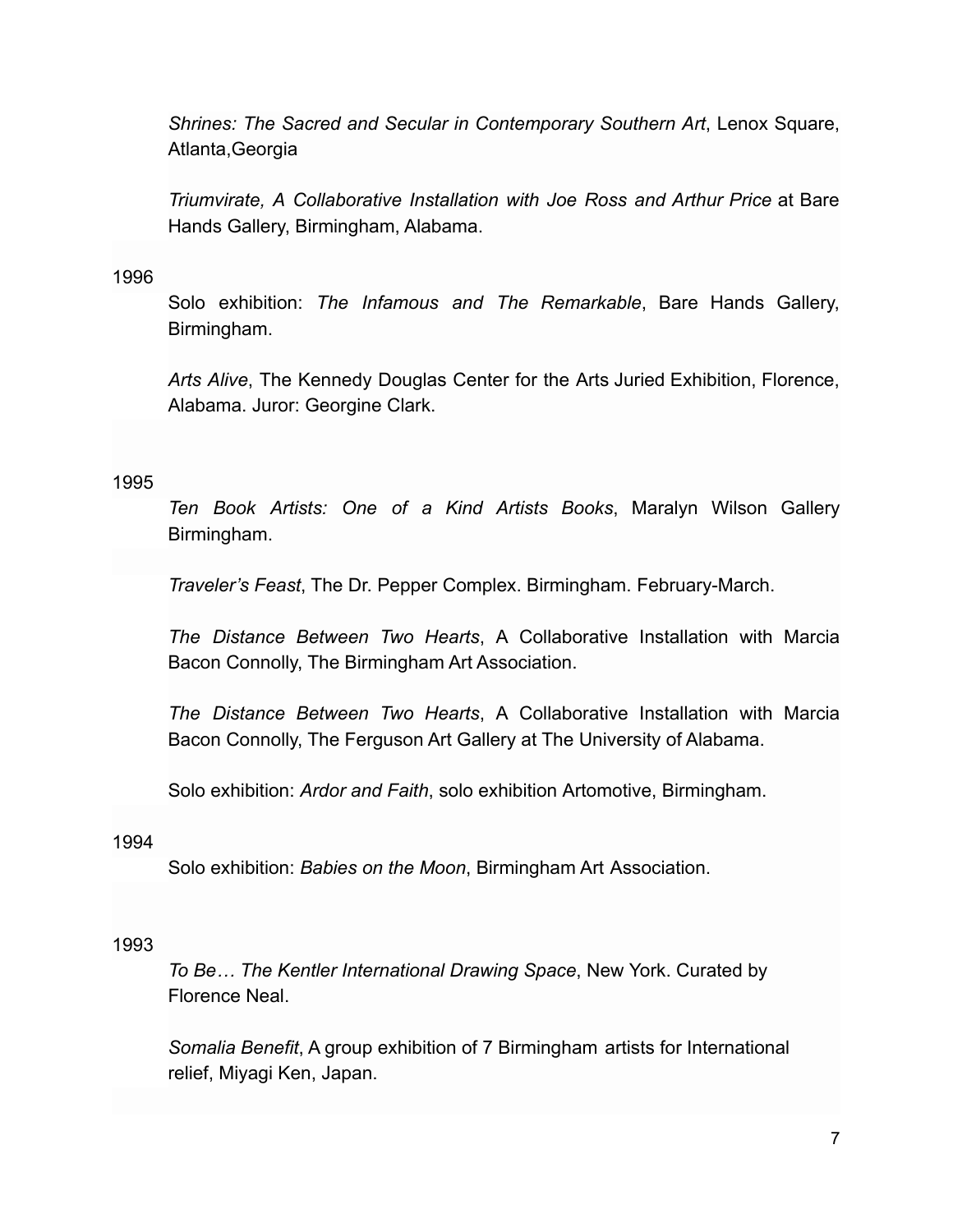1992

*Favorable Bed: A Study in Paradoxical Personae*, A collaborative installation with Olsen Ross at The Fifth Gate Arts Center

*We Live in a Political World*, The Fifth Gate Arts Center. Birmingham. October.

Solo exhibition: *Superstition and Personal Ritual*. The Fifth Gate Arts Center.Birmingham. February 7-28.

*Sanctuary as Canvas*, An FMC Installation at St. Andrew's Episcopal Church Birmingham.

## 1991

*Filling The Dream Organ*, An FMC Installation, The Fifth Gate Arts Center.

*The Age Of Nimbus Monsters*, An FMC Installation, Converted Birmingham storefront.

### 1990

*The Second Annual Flood and Mystic Chamber Salon*, 10.2.4 Gallery, Birmingham.

## 1989

*The First Annual Flood and Mystic Chamber Salon*, SoMo Gallery, Birmingham.

#### 1988

*The Other Side*, A Collaborative Installation with Olsen Ross at Space One Eleven.

#### 1987

*The Eaten Ones*, A group exhibition with Olsen Ross and Douglas Baulos at The University of Alabama at Birmingham Visual Arts Gallery.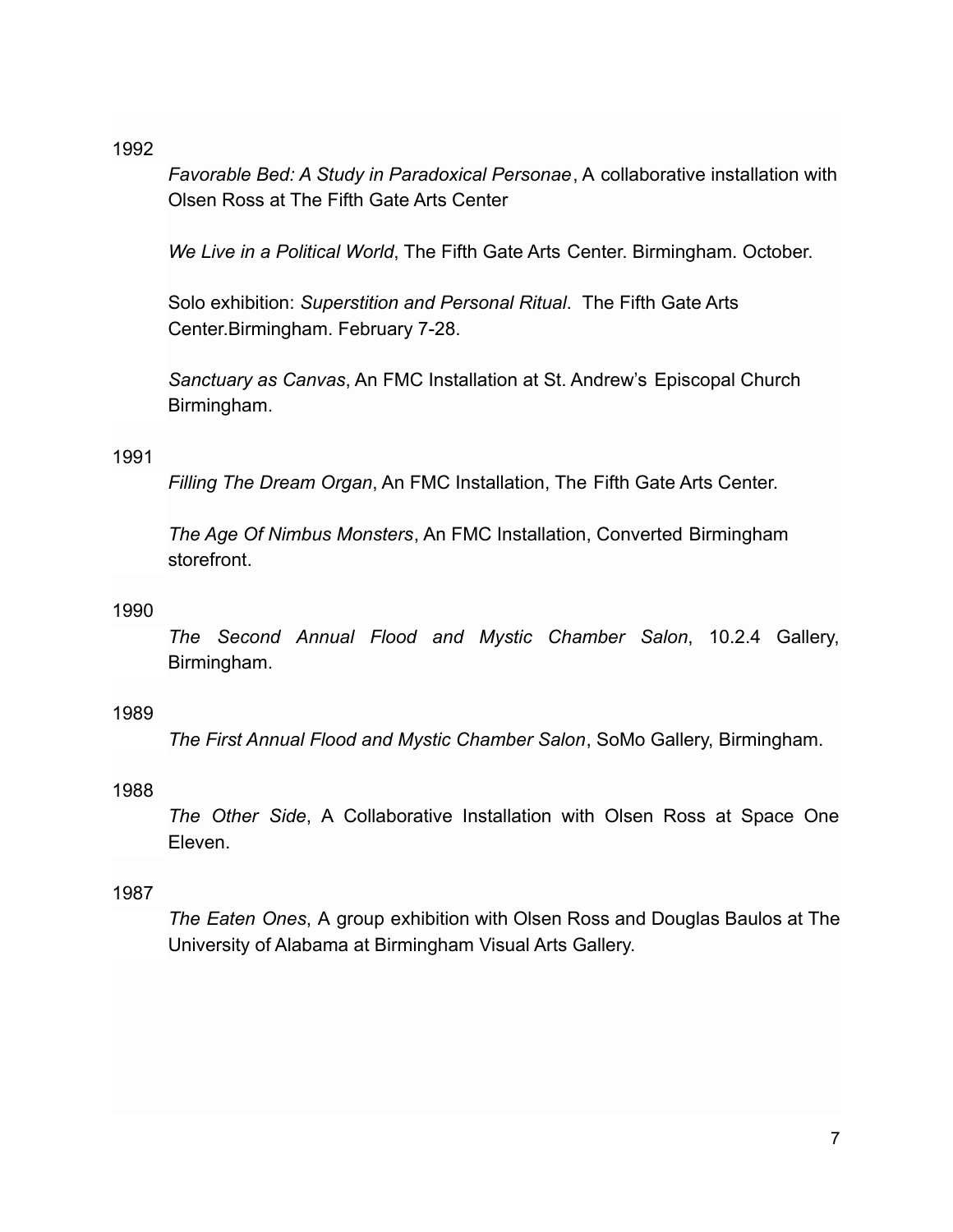## RECENT PUBLICATIONS

Cover art for "Signs: Journal of Women in Culture and Society", preeminent academic journal of women's and gender studies based at [Northeastern](http://neu.edu/) [University](http://neu.edu/) and published by the [University of Chicago](http://www.press.uchicago.edu/index.html) Press.

Cover art for Cover art for "「*f visions*」*No.1 ",* a feminist journal of Asia-Japan Women's Resource Center, Tokyo, Japan. June 2020. 「f [visions](https://jp.ajwrc.org/3918)」No.1【特集】 新 型コロナウイルス禍とジェンダー――[分断と差別ではなく、権利と連帯対応を](https://jp.ajwrc.org/3918)

Illustrator of "*The Urban Bestiary: Encountering the Everyday Wild"* by award winning author and naturalist Lyanda Lynn Haupt (Little, Brown and Company).

Reynolds, Michelle. "Making Art With Needle and Thread." Two artists combine textiles and storytelling, HGTV, Jan. 2019,

[www.hgtv.com/design/make-and-celebrate/handmade/embroidering-stories--maki](http://www.hgtv.com/design/make-and-celebrate/handmade/embroidering-stories--making-art-with-needle-and-thread-pictures) [ng-art-with-needle-and-thread-pictures.](http://www.hgtv.com/design/make-and-celebrate/handmade/embroidering-stories--making-art-with-needle-and-thread-pictures)

"I Create Birmingham: Tracie Noles-Ross." *Create Birmingham*, 8 Nov. 2017, [createbirmingham.org/i-create-birmingham-tracie-noles-ross/.](http://createbirmingham.org/i-create-birmingham-tracie-noles-ross/)

Massouleh, Tara. "Moss Rock Festival Featured Artist Uses Nature and Women as Inspiration in Art." AL.com, AL.com, 1 Nov. 2017, [www.al.com/bhammag/2017/11/moss\\_rock\\_festival\\_featured\\_ar.html](http://www.al.com/bhammag/2017/11/moss_rock_festival_featured_ar.html).

Reed, Emily "Weaving The Everyday Into Art" Hoover's Magazine, 24 Oct. 2017[,www.hooversmagazine.com/why-tracie-noles-ross-was-chosen-as-2017s-f](http://www.hooversmagazine.com/why-tracie-noles-ross-was-chosen-as-2017s-featured-artist-of-moss-rock/) [eatured-artist-of-moss-rock/](http://www.hooversmagazine.com/why-tracie-noles-ross-was-chosen-as-2017s-featured-artist-of-moss-rock/).

Walden, Rebecca. "Artist Tracie Noles-Ross and Her Family Are Living and Learning from the Land." B-Metro Magazine., [b-metro.com/into-the-woods/4809/.](http://b-metro.com/into-the-woods/4809/)

Reynolds, Michelle. "Her Wild Acres." Alabama Gardener Magazine.

# **EDUCATION**

Bachelor of Arts in Visual Storytelling from the University of Alabama at Birmingham in Birmingham, Alabama. Concentration in Visual Arts and Creative Writing.

## AWARDS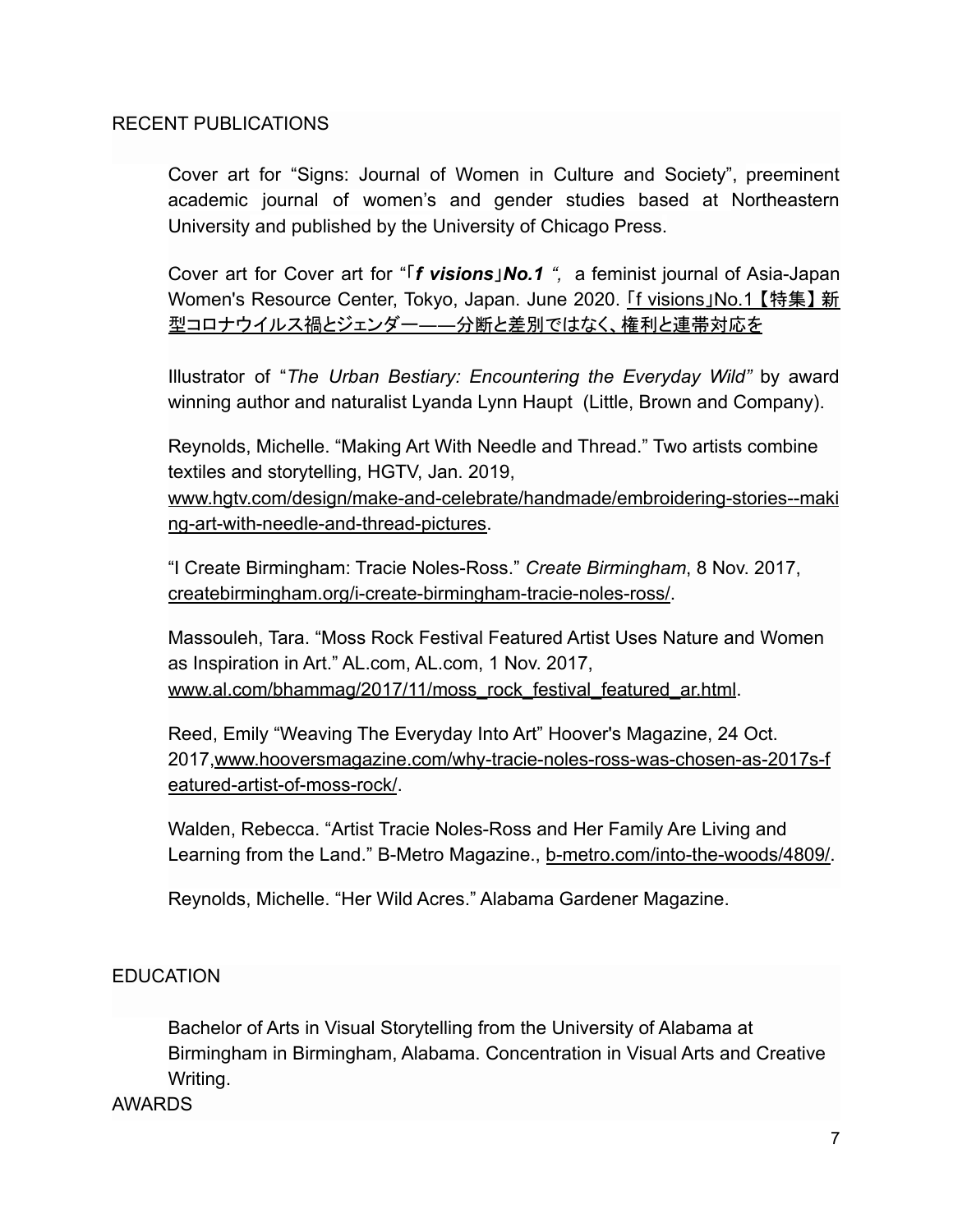# 2021

Best in Show at Rooted in History, Huntsville Historic Society juried exhibition.

Best in 3D, *Shelby County Arts Council Adult Juried Art Show* at the Shelby County Arts Council, Columbiana, Alabama.

# 2020

Executive Director's Choice Award, *Shelby County Arts Council Adult Juried Art Show* at the Shelby County Arts Council, Columbiana, Alabama.

Third Place in 3D Art Award at the 18th Annual Roots and Wings in Selma, Alabama. Juror: Paul Barrett.

Winner of Honorable Mention award. *54th Annual National Drawing and Small Sculpture Show* Del Mar College, Corpus Christi, TX. Juror: Katherine Liontas-Warren, Professor of Art at Cameron University.

*A Sense of Place Juried Exhibition* Gertrude Herbert Institute of Art in Augusta, Georgia. Juror: Anne Marchand. Winner of Honorable Mention award. September 2019.

# 2018

First place winner for *Water of Alabama*, PaperWorkers Local second annual juried exhibition, Birmingham, Alabama. Juror: Graham C. Boettcher, PhD, the R. Hugh Daniel Director of the Birmingham Museum of Art.

# 2017

*Moss Rock Festival*, Featured Artist, Birmingham, Alabama.

# 2001

Award of Excellence awarded by The University of Alabama at Birmingham Women's Studies Program for curating *Firsts: The Personal and the Historical,*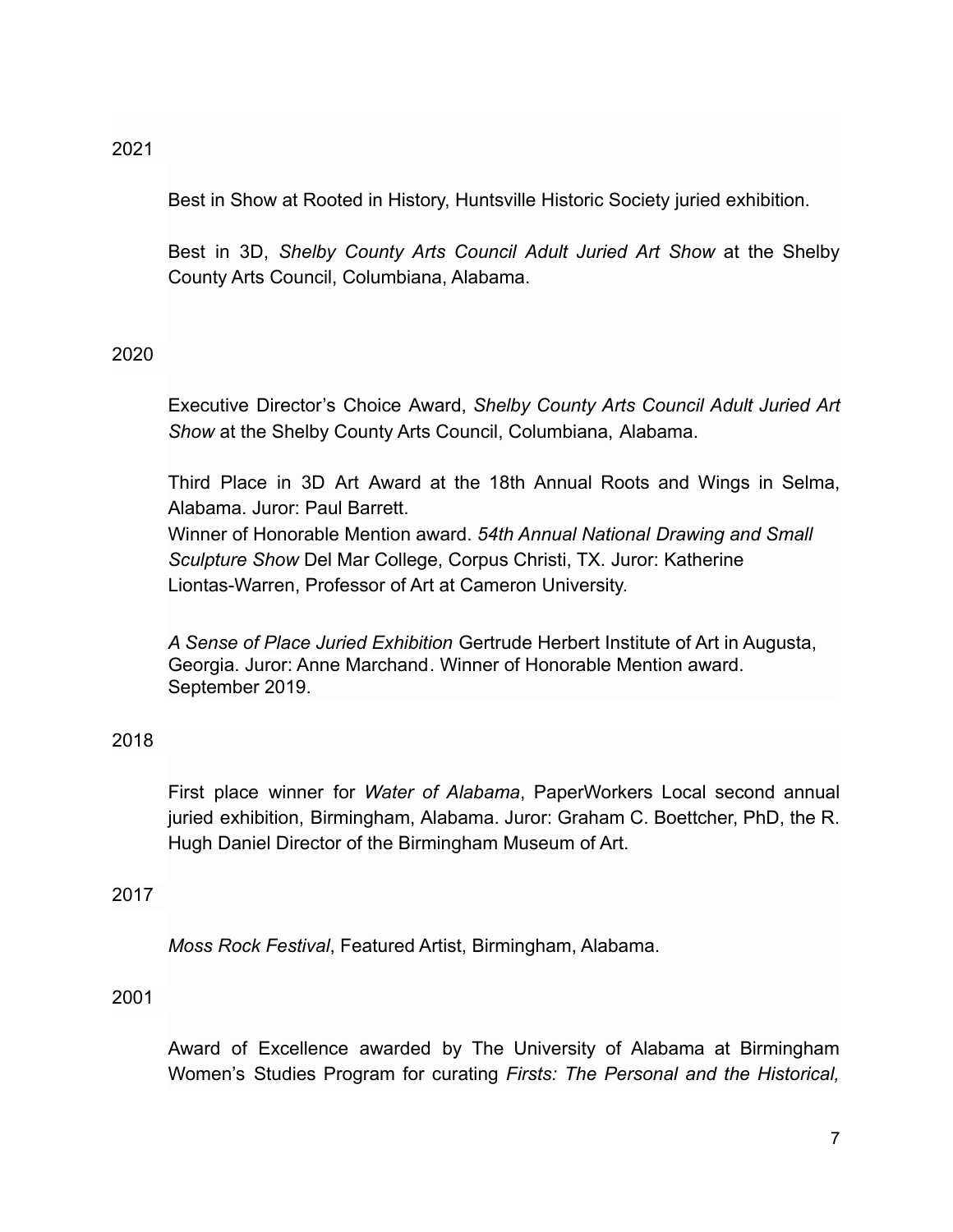*an exhibition honoring Women's History Month* sponsored by the UAB Women's Studies Program, hosted by Bare Hands Gallery, Birmingham, Alabama.

1999

Scholarship, Anderson Ranch Arts Center, Snowmass, Colorado for Paint as Substance encaustic painting workshop with Sono Osato

## 1992

Winner of Regional Artists Project Grant, The Contemporary Arts Center in New Orleans for the exhibition *Favorable Bed: A study in Paradoxical Personae.*

# PROFESSIONAL ORGANIZATIONS

## 2021

Commonplace Woodlawn Artist collective

## 2021-2018

Member of Alabama Women's Caucus of Art, Alabama Chapter.

## 2020-2019

Studio Membership, MAKEbhm.

## 2021-2018

Member of the Ground Floor Contemporary Artist Collective.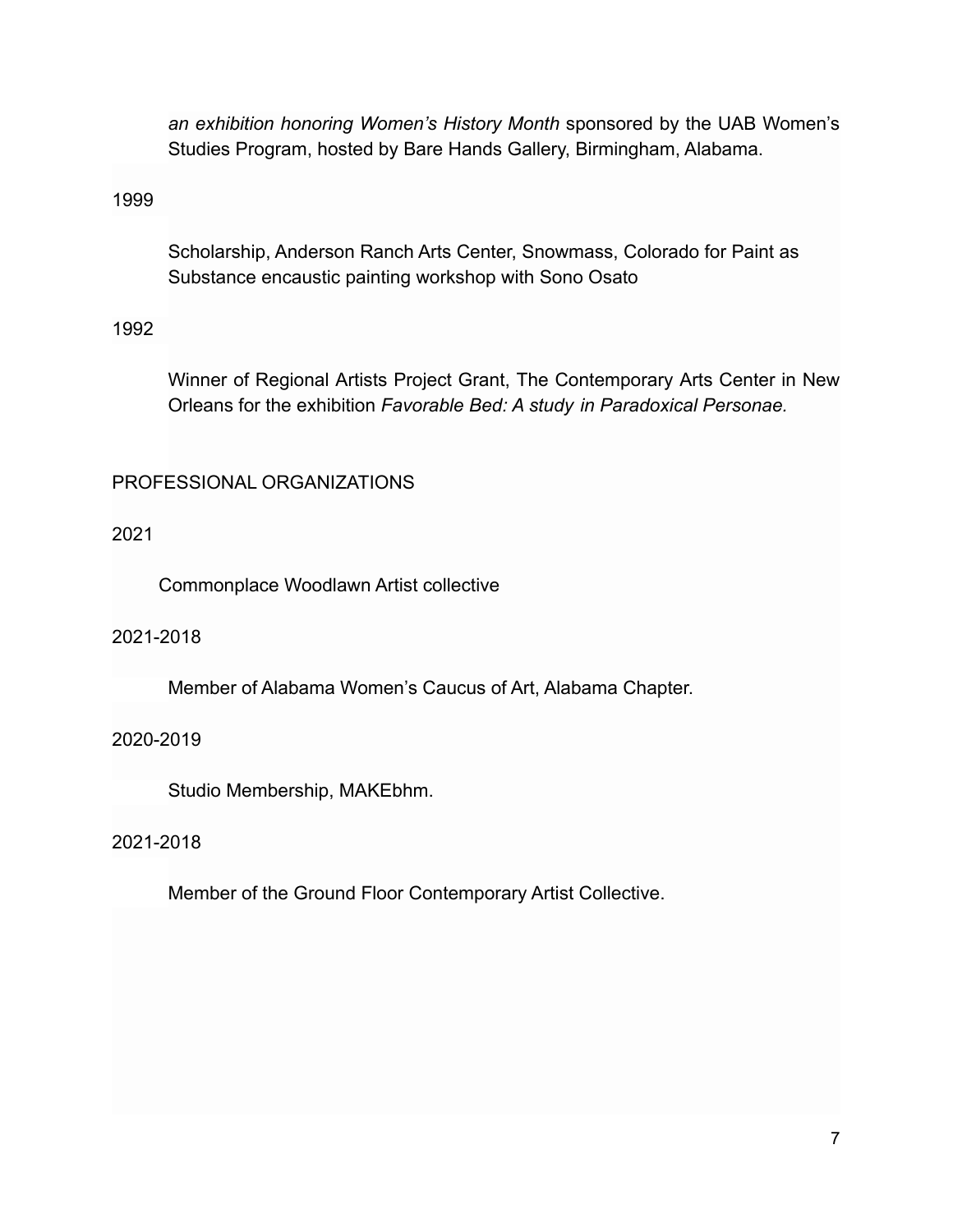## PROFESSIONAL DEVELOPMENT

## 2021

The Black Cherry Tree Project: Commemorating Victims of Racial Terror and Reconstructing Narratives

## 2020

Invitational Lynch Quilt Project Workshop with La Shawnda Crowe Storm in collaboration with Bib and Tucker Sew-Op and UAB Abroms-Engel Institute for the Visual Arts.

## 2019

Sloss Metal Arts, Beginning Casting workshop.

## 2019

Artist Thrive Workshops hosted by Ground Floor Contemporary Gallery with Tia-Simone Gardner and Sara Garden Armstrong.

## 2018-2017

Book arts, paper making and eco-dying workshops with Doug Baulos at Forstall Art Supply and at the Artist's Studio and Ruffner Mountain Nature Preserve.

## 2017-2016

Alabama Folklife Quilt the Forest and Cherokee Leaf Hammering Workshops at Ruffner Mountain Nature Preserve.

## 2015-2014

Alabama Audubon Mountain Workshop weekends on Alabama flora and fauna, photomicrography, identifying and pin-mounting moths, quilting and longleaf pine basket weaving.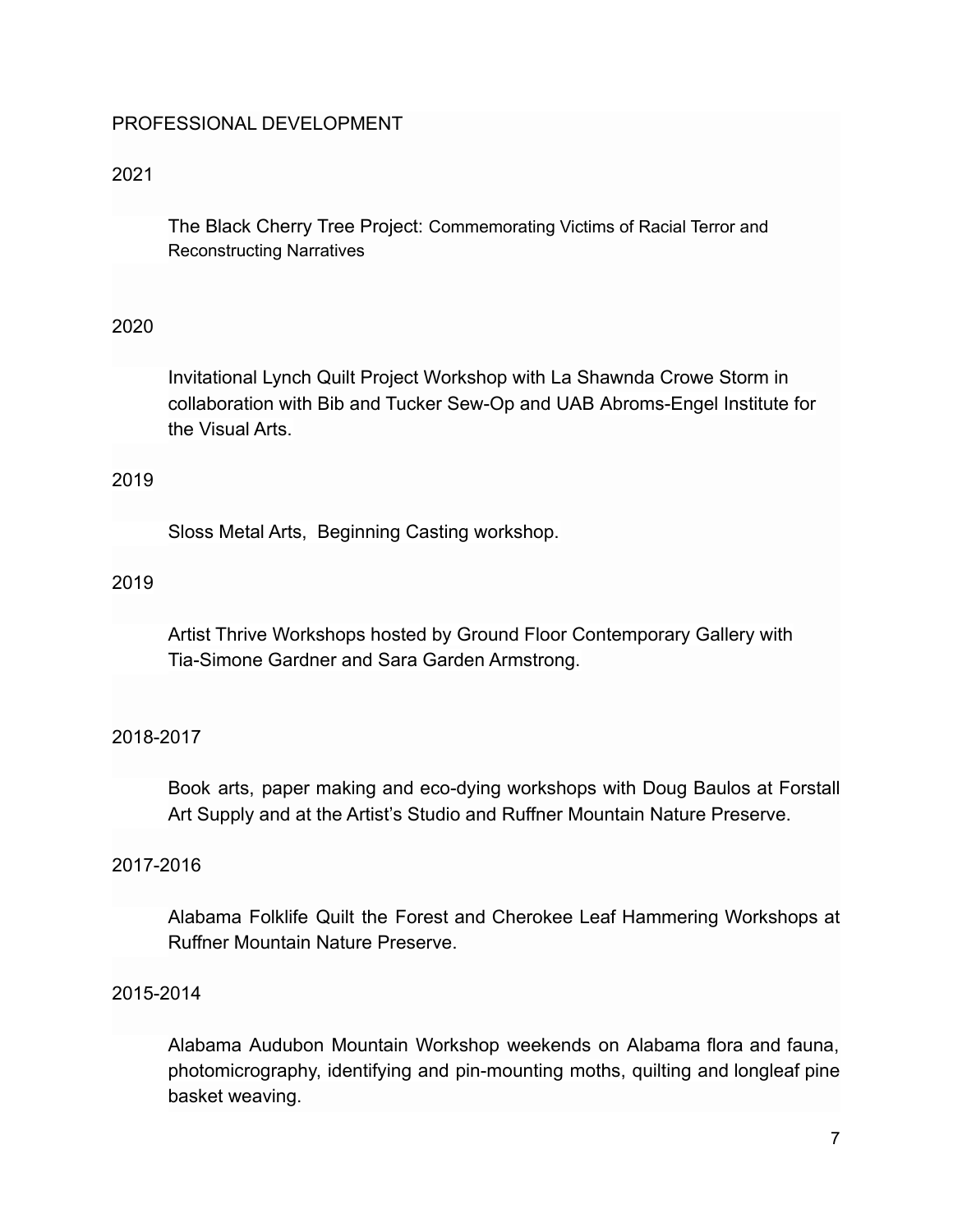## 2020-2014

Bib and Tucker Sew-Op March Quilt.

#### 1999

Through the Body; Paint as Substance encaustic painting workshop with Sono Osato at Anderson Ranch, Snowmass Village, Colorado. Awarded a scholarship to attend this workshop.

## RELATED PROFESSIONAL EXPERIENCE

## 2019

Art Instructor/Mentor, Bare Hands Art Club Summer Arts Program.

#### 2014-15

Art Instructor Red Mountain Community School.

### 1990

Summer program Art Instructor Alabama Governor's School.

1990-1995

Co-founder of The Fifth Gate Arts Center Exhibition and Artist Studio Co-op. Curator of exhibitions and organizer of studio co-operative.

1989-1997

Charter member of The Flood and Mystic Chamber Salon, a group of artists that exhibit together annually creating installations in alternative and traditional art spaces.